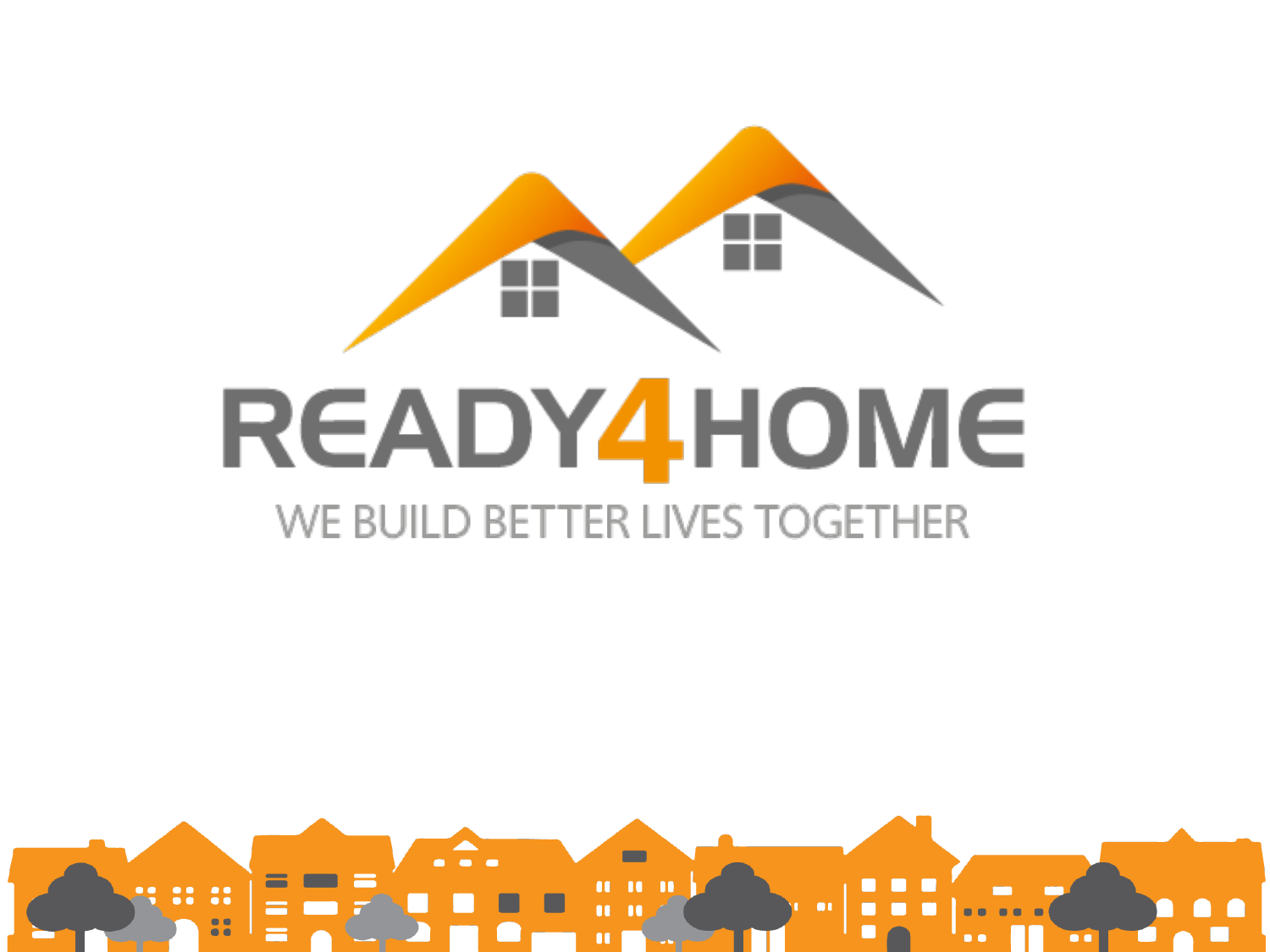

Ready**4**Home offers bespoke services to men and women who are currently facing both homelessness and unemployment.

Ready**4**Home is committed to ending homelessness for Bed Blocker, Veterans, Rough Sleepers and Ex Offenders.

Ready4Home Housing Support CIC assists clients who are homeless and socially excluded to access sustainable and appropriate accommodation; to help them build relationships and lead meaningful lives.At the centre of the organisation is a group of people who have the collective experienceto achieve our Strategic aims.

We are distinctive both in the agile way we work as a small and flexible organisation and in the integrated range of services we offer. We also create a seamless transition plans for our clients at the point of them leaving ourservice. We understand that people may not be ready to engage in our time frame, so we work within their comfort zone. We work with our partner agenciesto sign post our client'sfuture needs.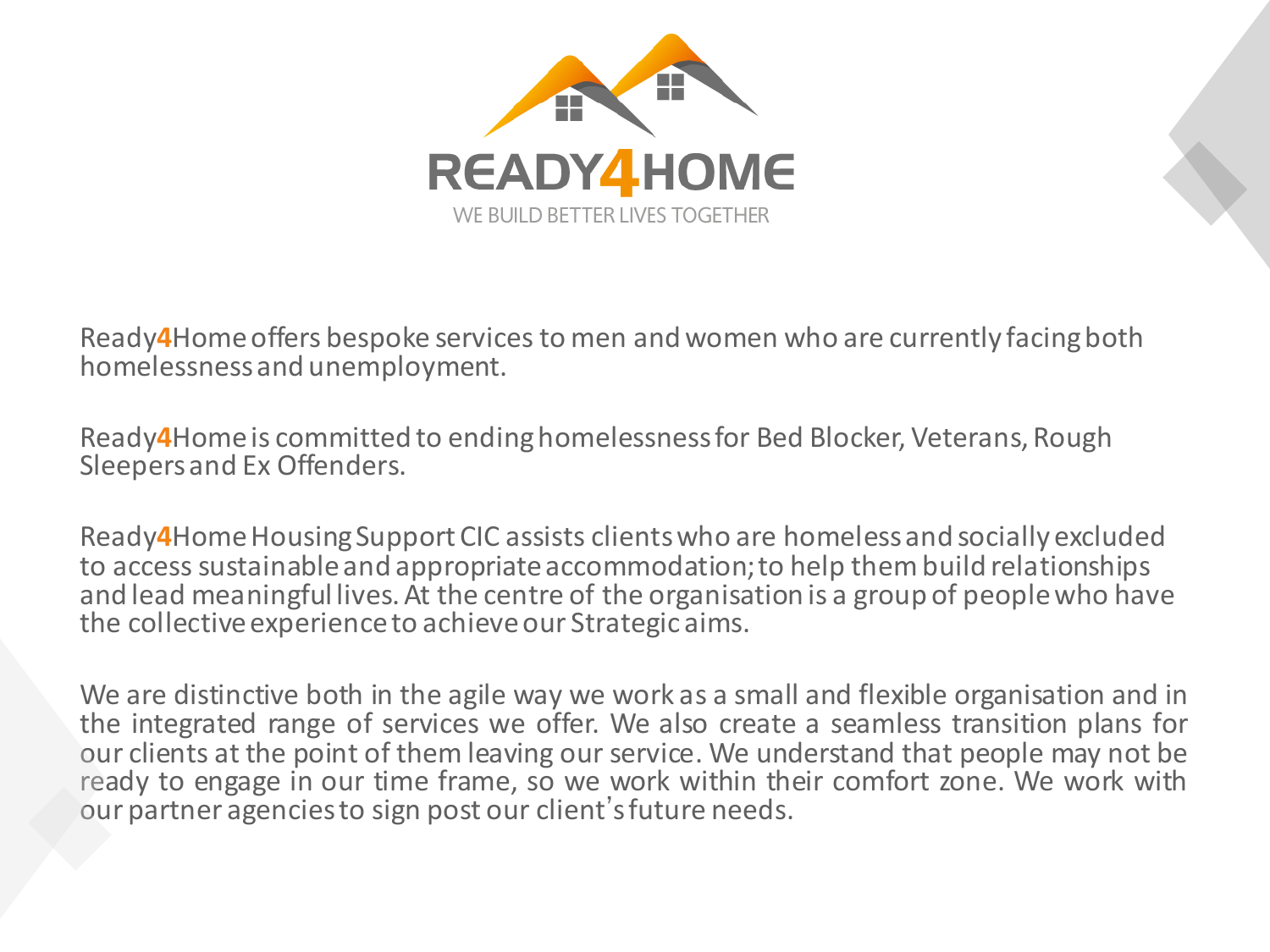

# **Charter**

 $\blacktriangle$ 

**Professional -** Ready**4**Home is committed and passionate about the work we do and will ensure all necessary skills to provide our services. We value our staff, always expecting their very best.

**Collaborative -** We will engage our clients in actively shaping the future of Ready**4**Home, and seek involvement from the local community to build partnerships with associated agencies.

**Empowering -** Ready**4**Home aims to build trust through communication and understanding and will support clients to make changes in their lives by offering the support, which meets their needs.

**Responsive -** Ready**4**Home will strive to respond to clients support needs and demonstrate flexibility at all times. Each client will have 5 hours of support per week. We will adapt to changing needs and demands within the sector.

**Inclusive -** Ready**4**Home respects all differences in both clients and staff and value them for who they are. We will encourage participation in all aspects of the organisation and will do our best to bridge the gap between those directly affected by homelessness and the wider community.

**Aspirational -** Ready**4**Home will work to achieve consistently excellent outcomes believing that clients can reach their full potential with support. We will focus on having a well trained and experienced staff team and will look towards future opportunities to broaden and improve the services we offer.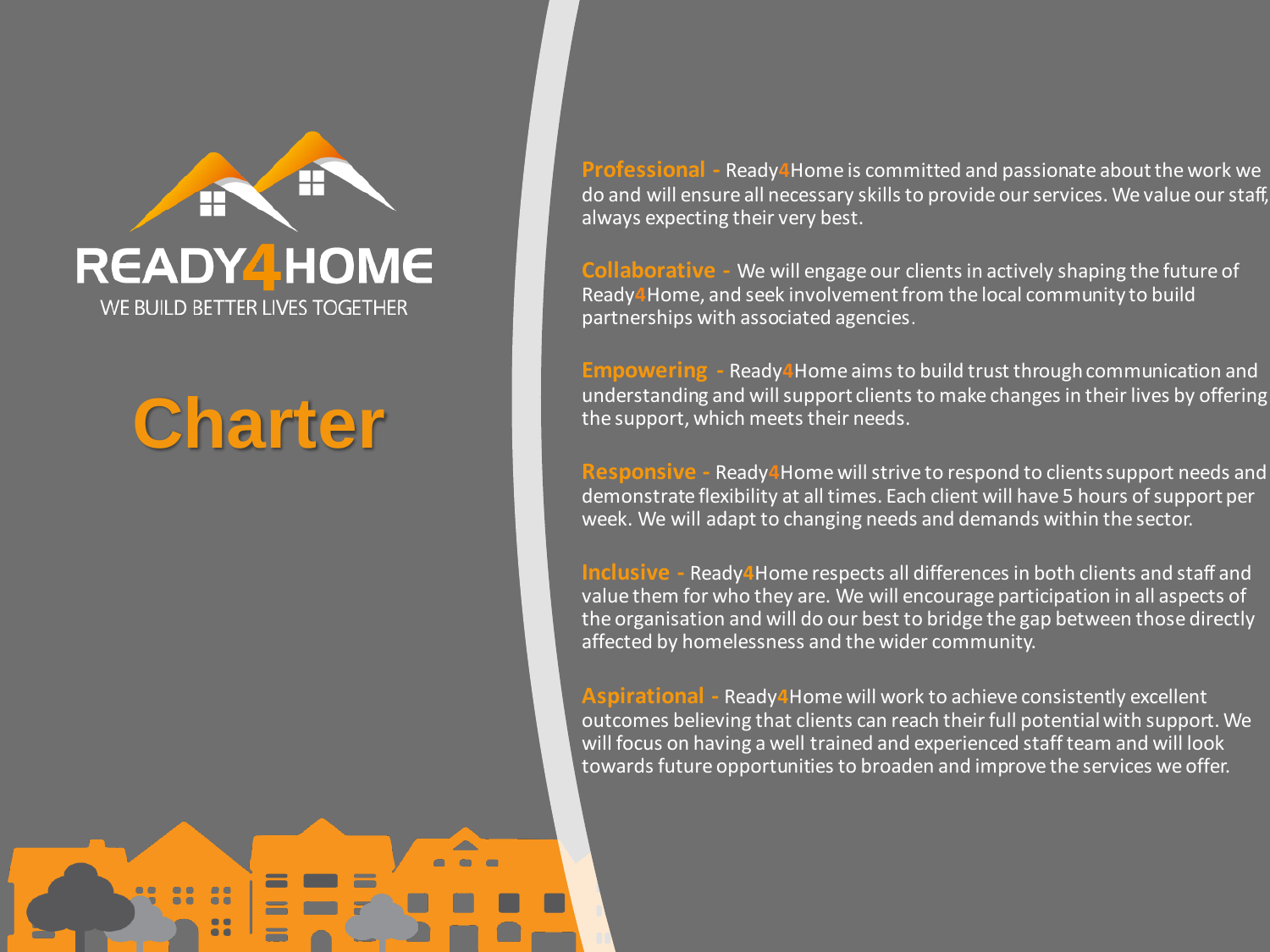

### **The R4H story so far**

Ready4Home has successfully secured provider status in the following areas:

Preston, Chorley, South Ribble, Salford, Oldham, Macclesfield.

We are currently in the submission phase to Manchester, Bolton, Wigan and Tameside.

Thus far we have provided 136 bed spaces, care and support to individuals who were homeless.

62 currently remain in our Supported Accommodation.

4 have returned to custody.

12 have secured employment following training & secured own tenancies.

- 33 people have secured own tenancy accommodation.
- 13 people have returned to their family home.
- 12 people have left our service with no forwarding address.

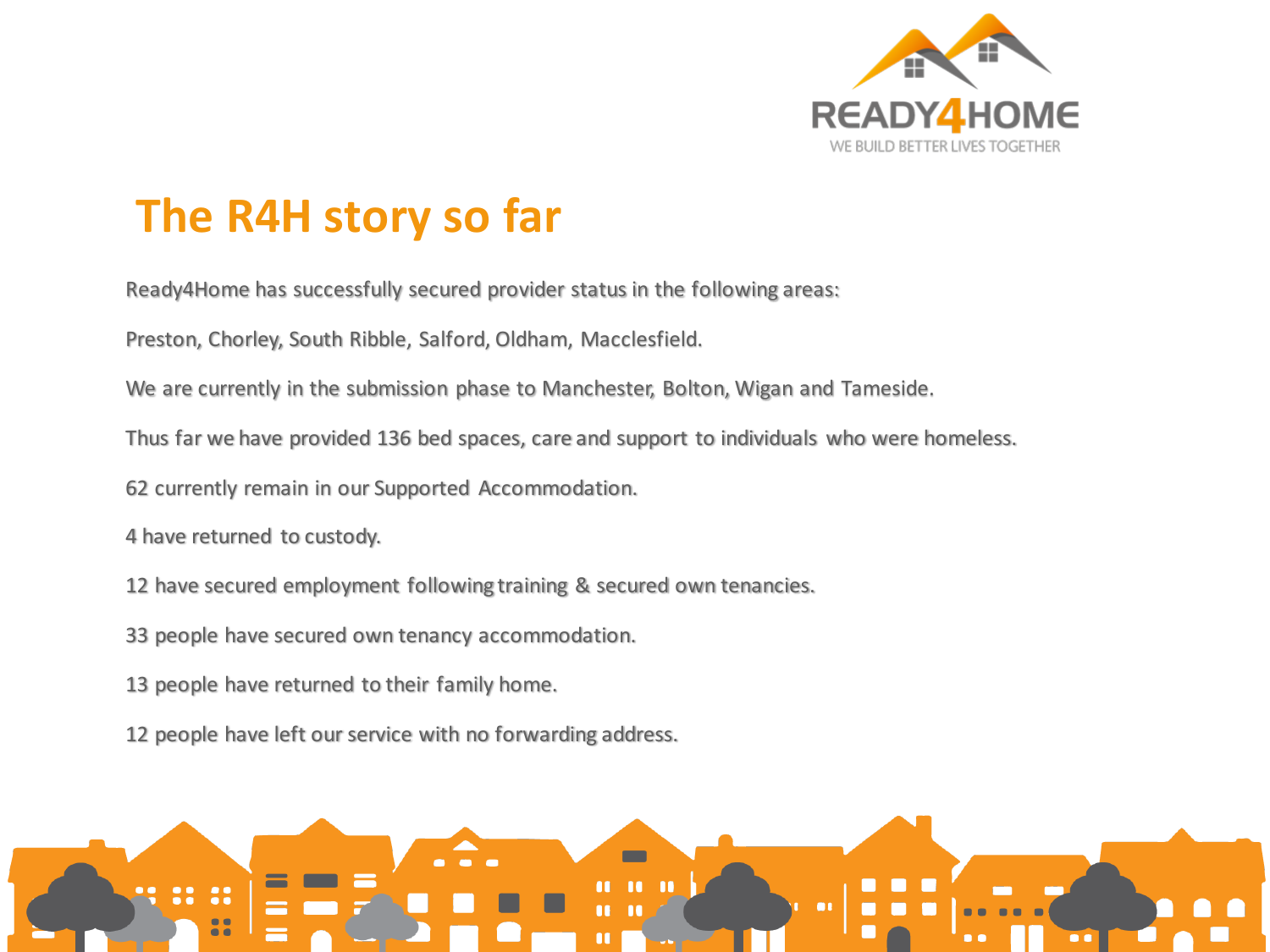### Service Delivery



We deliver a start to end service, offering support to those who are in danger of becoming homeless. They are accommodated in our properties for a maximum of 2 years and ultimately into their own accommodation, in to paid work or volunteering roles. We support any drug, alcohol, mental/physical health, working alongside our partners locally and further afield when required to meet specific client needs.



Our mission is to investigate new opportunities and actively seek to broaden the support offered to those facing homelessness or who feel marginalised through historical mistakes or failed interventions.



Ready4Home are innovative, creative and responsive to the needs of both clients and the community. We are a small autonomous organisation with a flexible approach, enabling a fast implementation of new models of working.

畾

Ready4Home will nurture excellent community involvement, focusing on being a respected part of the community.

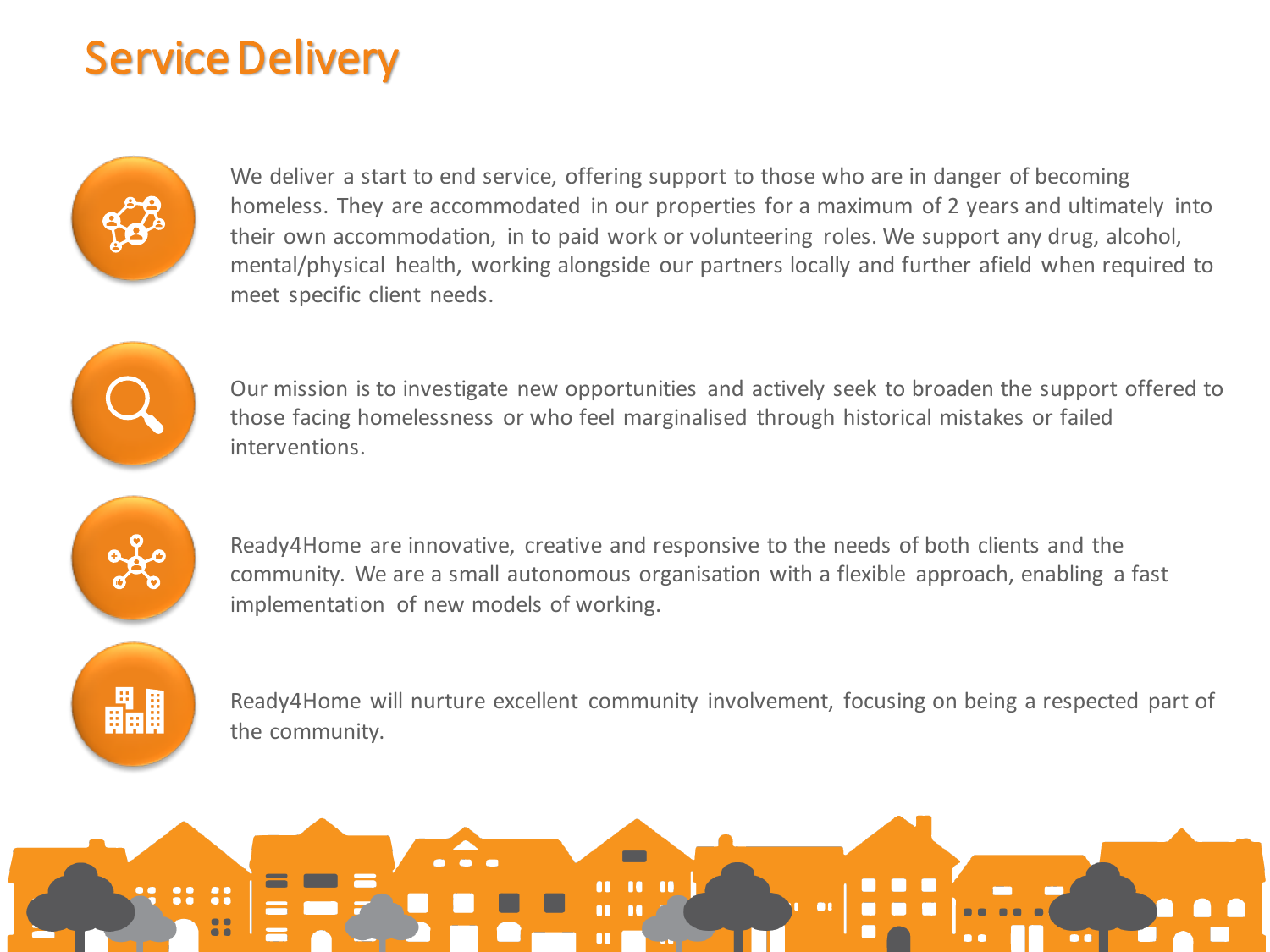

# **NHS BED BLOCKING CRISIS**

**Bed blocking** is a major problem within NHS hospitals across England, with an estimated **10,000** thousand patients sitting in hospital beds facing a 'delayed discharge' until the necessary next stage of their care becomes available. This is an average overstay of up to **534 nights**. A delay may be non-availability of a temporary or permanent space in a residential home, or rehabilitation unit, lack of a supportive care package for their return home, or simply a lack of homes available within a given area. Ready**4**Home are currently in receipt of referrals from various hospitals in the Northwest where Supported Accommodation is seen as the best next step for those facing homelessness after suffering ill health.

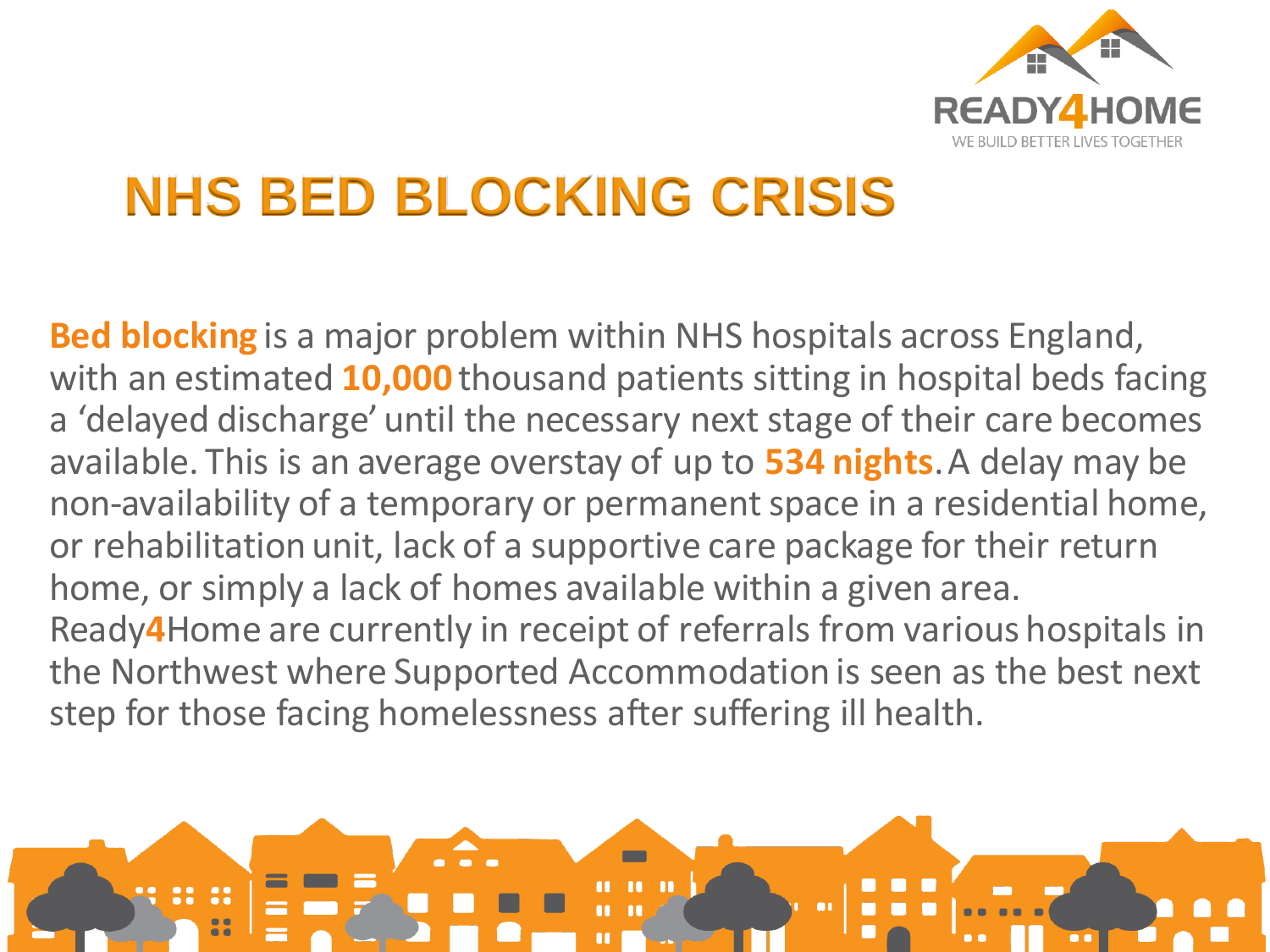

# **HOMELESS VETERANS**

A new research study has been launched with the aim of creating a roadmap to end homelessness for British military veterans.

Pre-coronavirus estimates indicate that between **100** and **400** veterans sleep rough every year and a **further 3,000 to 4,000 face homelessness.**

Veterans often leave the Armed Forces with no adult experience of finding housing.

Helping veterans into long-term sustainable housing continues to be identified as one of the most important aspects of transition into civilian life and is a key factor in the Government's Strategy for Veterans which set a target to ensure "**Veterans have a secure place to live either through buying, renting or social housing"** by 2028.

Forces in Mind Trust estimates that the cost to HM Treasury of Britain's veterans failing to transition into civilian housing is around **£25m** every year.

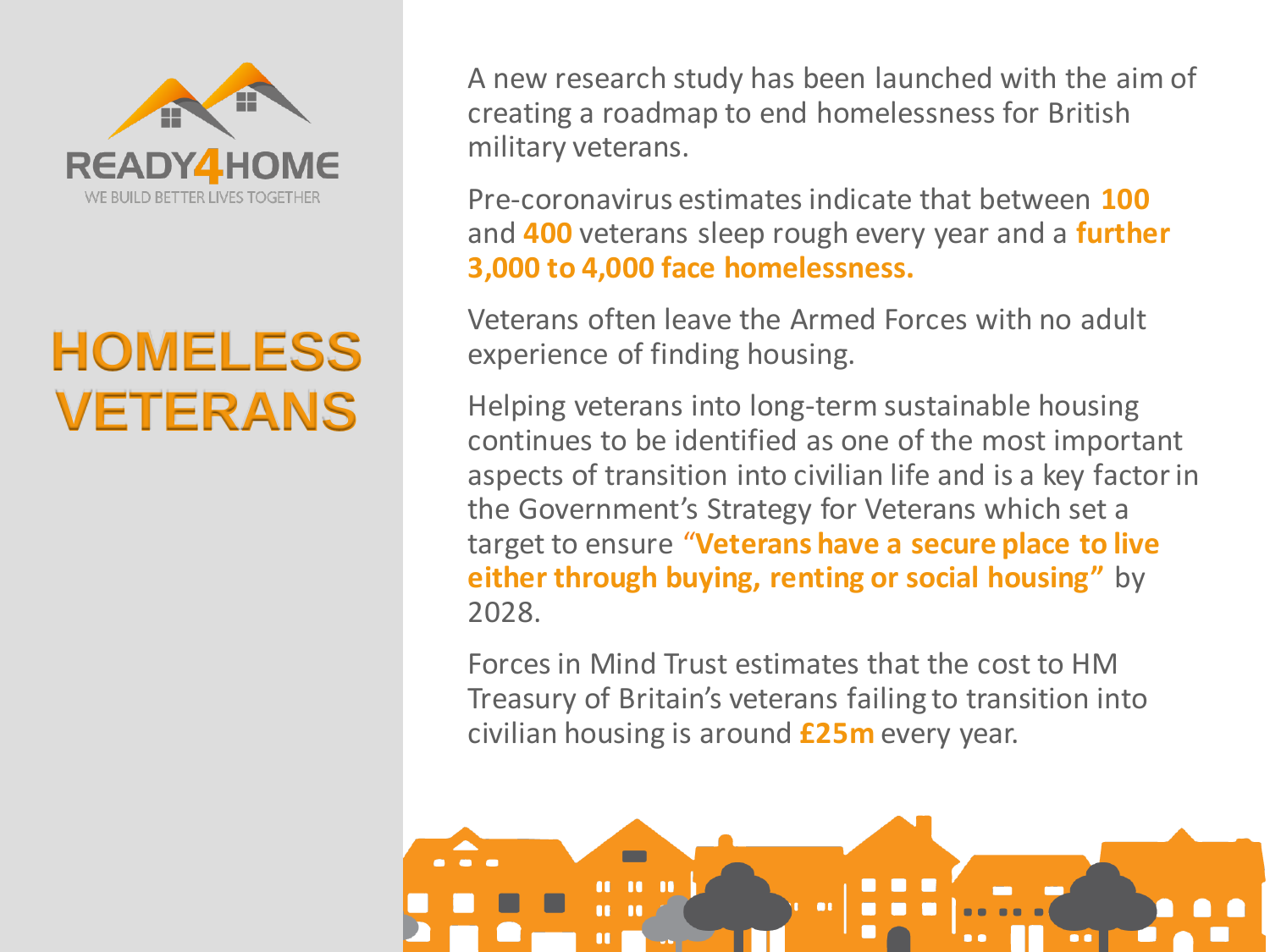

## **HOW MUCH DOES ROUGH SLEEPING COST?**

Besides the outlays that governments spend on trying to tackle homelessness, the inherent costs are massive.

It is estimated that a **single person** sleeping rough in the UK costs **£20,128**.

To give an example of the overall financial impact, if the **2,688** people spotted sleeping rough across England in autumn 2020 each cost that amount, the rough sleeping bill would be more than **£54m per year**.

The rough sleeping figures are often considered an underestimate while interventions to protect rough sleepers during Covid also had an impact in 2020.

Rough sleeping peaked over the last decade in 2017 with **4,751** people counted on the streets in one night. If each person cost **£20,128**, as Crisis estimated, the bill would be more than **£95m**.

Providing people with temporary accommodation is also extremely costly. Between April 2018 and March 2019, Shelter found that local authorities were spending **£1.1bn** on providing temporary housing for homeless households to prevent them from living on the streets.

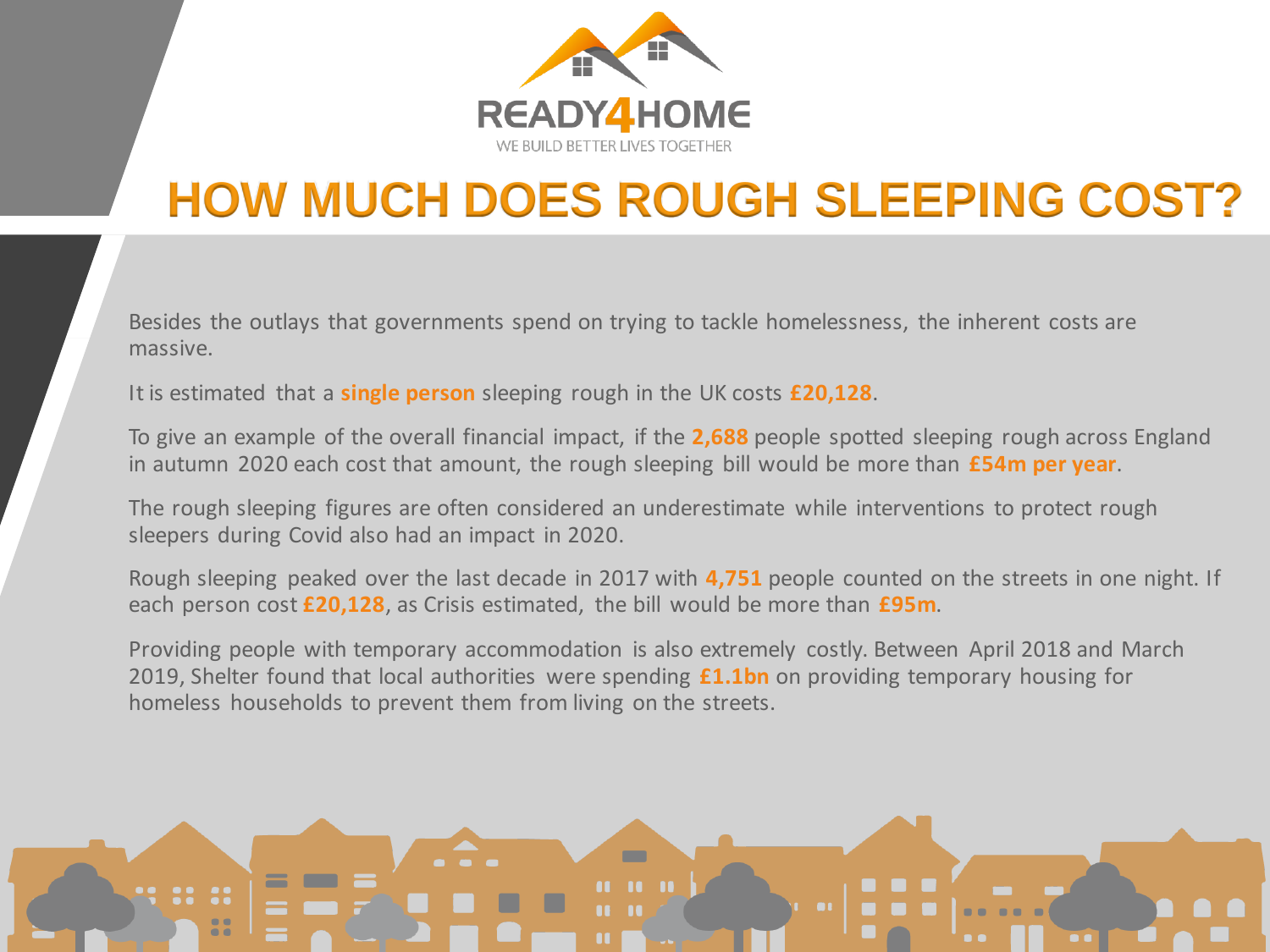### **THE COST OF RE-REOFFENDING TO THE TAXPAYER IS £19 BILLION PER YEAR**



 $\blacksquare$ 

IT

m

: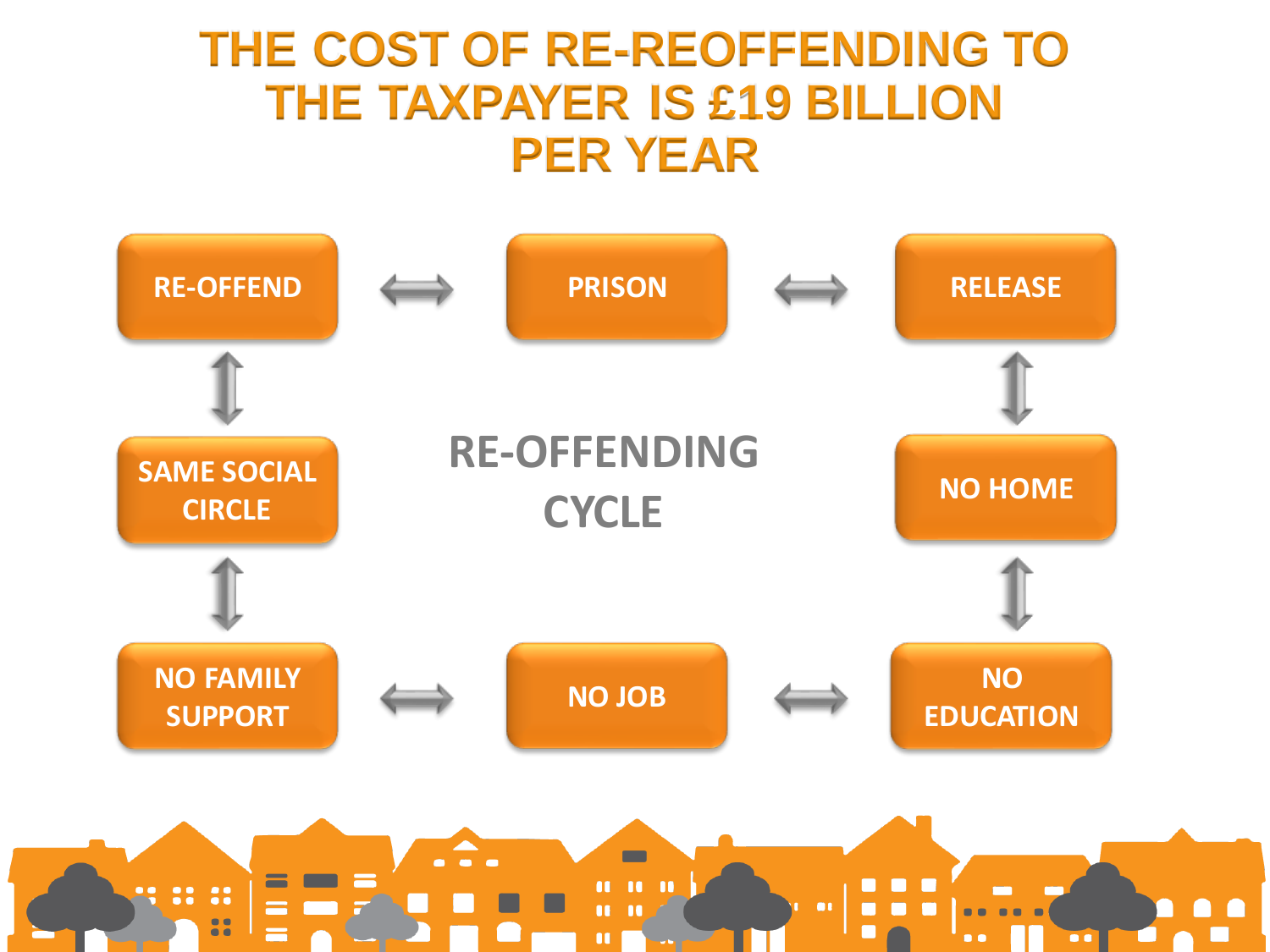#### **Our services include:**

Accommodation - In house service

Money Management - In house service



Debt Advice - In house service & Signposting to local organisations

Tenancy Management Training - In house service

Opening Bank Accounts - In house service

Benefits - In house service

Substance Misuse (drugs & alcohol) - Signposted to local organisations

Mental/Physical Health Support - Signposted to local organisations

Adult Social Care - Signposting to local organisations

Registration to Doctors, Dentist etc. - In house service

Training & Engagement - In house and external local organisations

Employment - In house and external local organisations

Secure Tenancy and Move on Plan - In house, Local Authorities and private landlords.

An Individual Support Plan and Engagement Record is updated on a daily and weekly basis measuring short- and long-term goals and achievements.

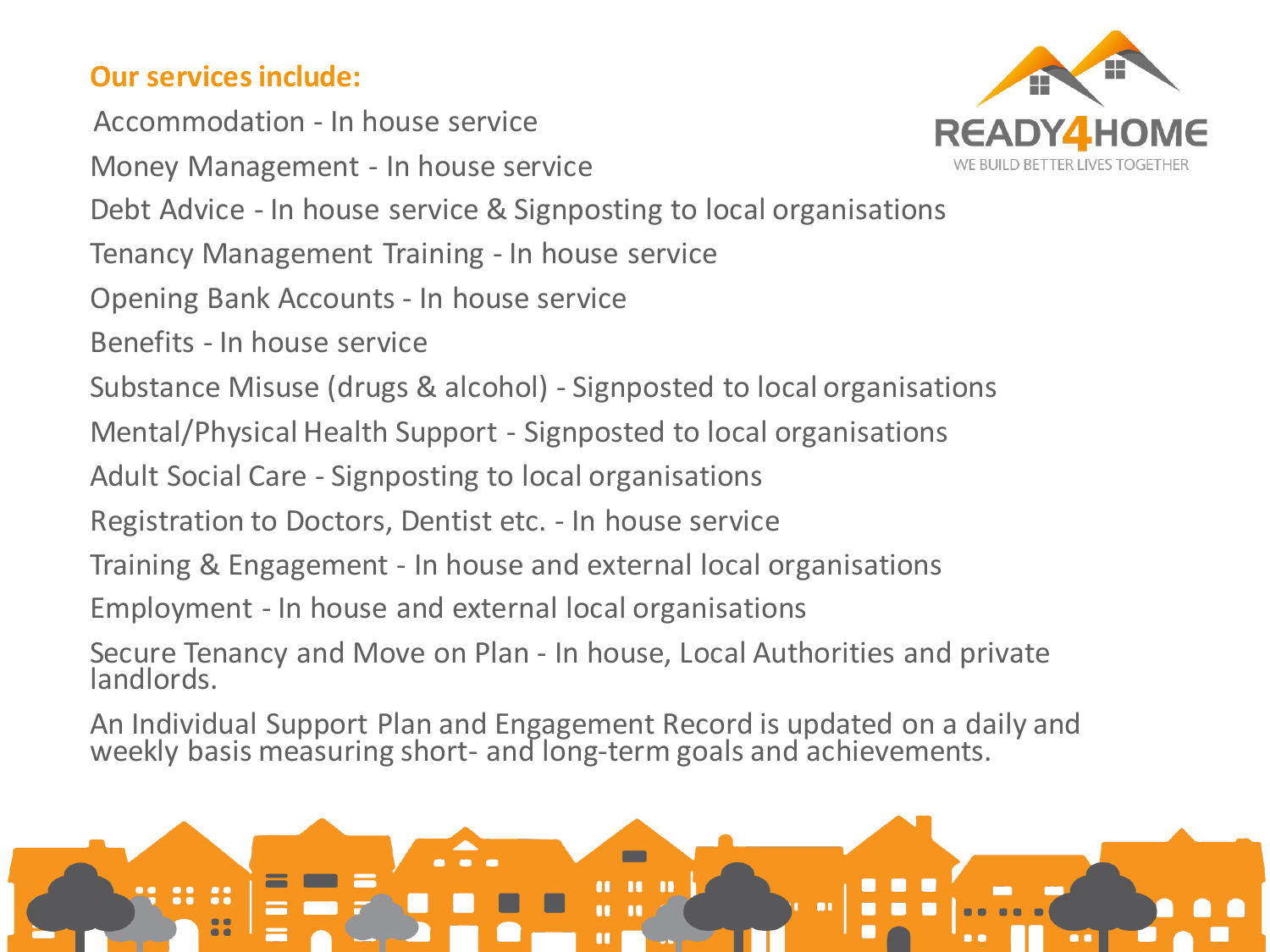#### **How are we supporting Clients to Move On from R4H**



**We will:**

 $\mathbf{R}$ 

 $\bullet$ 

 $\ddot{\phantom{a}}$ 

22

- **CLAN identify our clients long term aspirations when entering our care and remove any historical barriers to independent living.**
- **develop a detailed moving on plan, equipping our clients with the skills to be able to access key**   $\bigodot$ **services e.g., Specialist welfare rights advice, Community Care Grants, Housing Benefit and options for undertaking permitted paid work.**
- **locate the perfect property, that meets the needs of the client to the same high standards that they**  fa. in **have experienced at R4H.**
- $\bigcirc$ **when it's time for the client to make the transition into independent living, plan the move with the client and help them organise any support they may need to make the new property feel like home.**
- **visit the property and carry out checks to make sure it is safe and secure before it is occupied by**   $\begin{pmatrix} 1 \\ 1 \\ 1 \\ 1 \end{pmatrix}$ **the client.**
- **familiarise the client with all local key contacts including, health and social care and community**   $\boldsymbol{\Omega}$ **network groups.**
- $\bullet$ **where a client is subject to an appointeeship, ensure a smooth transfer of arrangements, so that there is no loss of benefits during this period.**

 $\blacksquare$ 

 $\blacksquare$ 

 $\mathbf{u}$   $\mathbf{u}$ 

 $\mathbf{10}$   $\mathbf{10}$ 

 $\bullet$ 

**should some post move-on support be required, liaise with the individual's care manager if**   $\bullet$ **applicable to secure funding for this as part of the transition plan.**

**For Further information see our Moving On Plan Policy (MOPP)**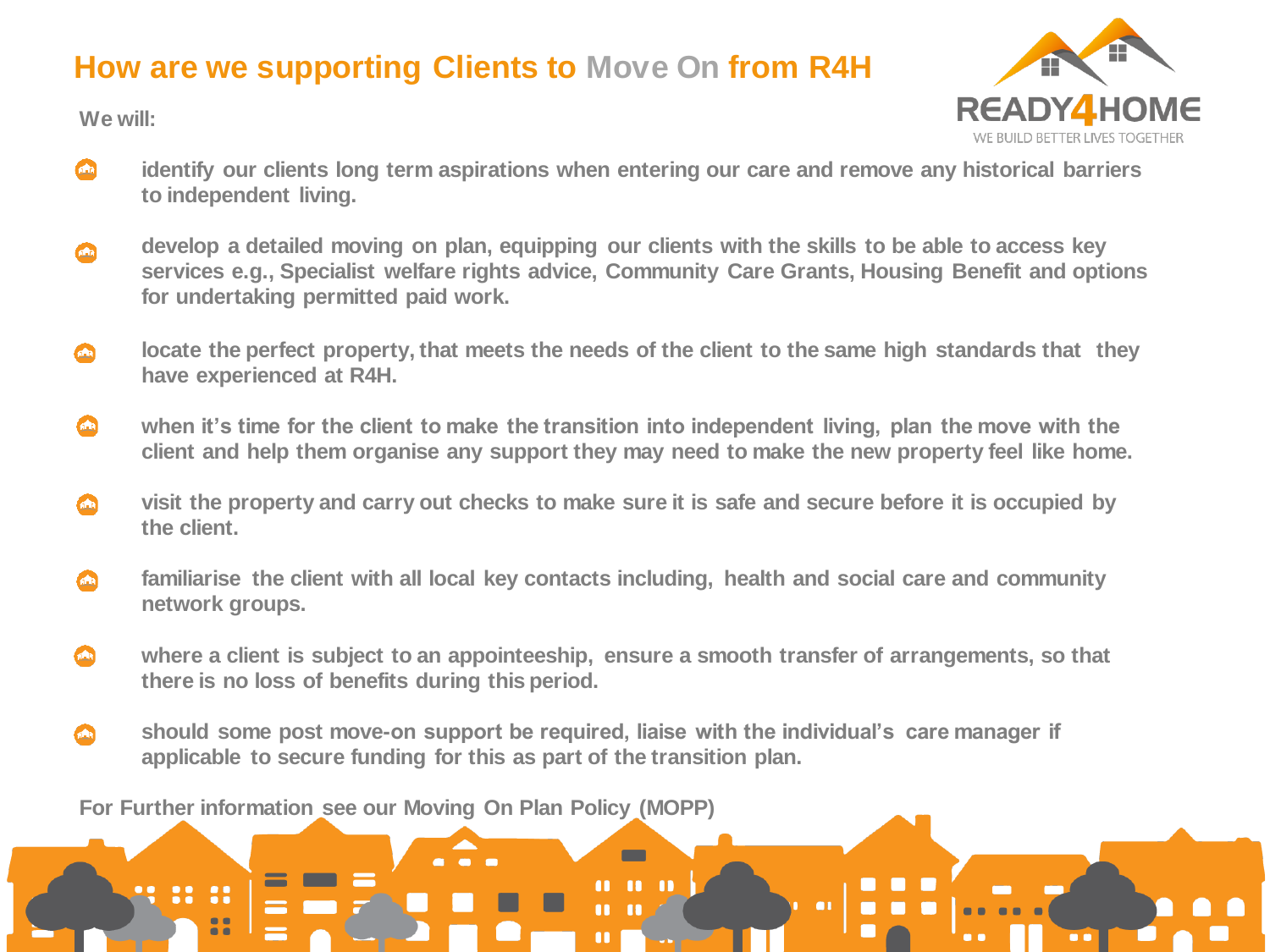## **OUR PLEDGE TO THE COMMUNITY**

- It is essential that Ready4Home is a valued part of the local community. To reach this goal our local community stakeholders' involvement helps shape the conditions that we put in place for our client license agreements.
- One of our key objectives is to include our clients in a number of community improvement activities, charitable associations and local community annual events.
- We aim to be proactive in building community confidence in Ready4Home and our clients where necessary, reassuring and educating community partners and residents about what we are trying to achieve as an organisation.
- We react and respond in a timely manner to any adverse behaviour of our clients, which are perceived as problematic to the community.



**READY**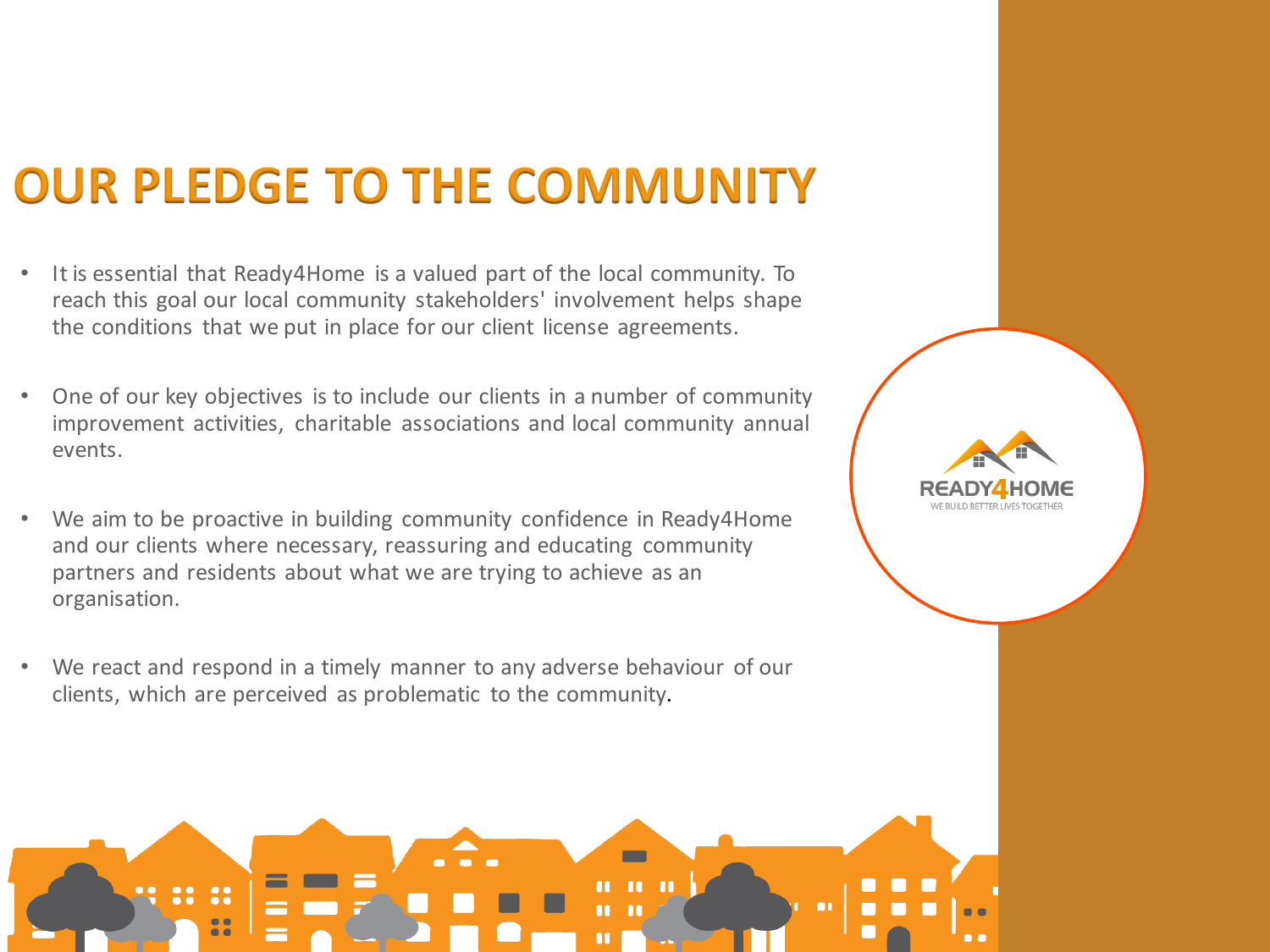### **Extending the range of services, we provide through effective partnerships**

Ready**4**Home has already established strong collaborations with long established charities and many more Not For Profit organisations, such as St George's Crypt, Early Break, Loaves and Fishes, and On The Out. We seek to improve and expand on creating working relationships that will be beneficial and will extend the services we can deliver.

#### **We will:**

- ◆ Foster new beneficial partnerships with agencies that provide services appropriate to the needs of our clients.
- Ready**4**Home already initiates a collaborative approach to every Local Authority. We add value to provisions already in working progress. E.g. The CAS-3 initiative (84 days temporary accommodation). Moving homeless people from T/A into Supported Accommodation is proving to be vital in the continuity needed for clients start their journey towards independence.
- Ensure local health providers support the physical/mental health and wellbeing of our clients
- **<sup>●</sup>** Reduce the community burden from antisocial and offending behaviour by working closely with the Police and Probation Service.

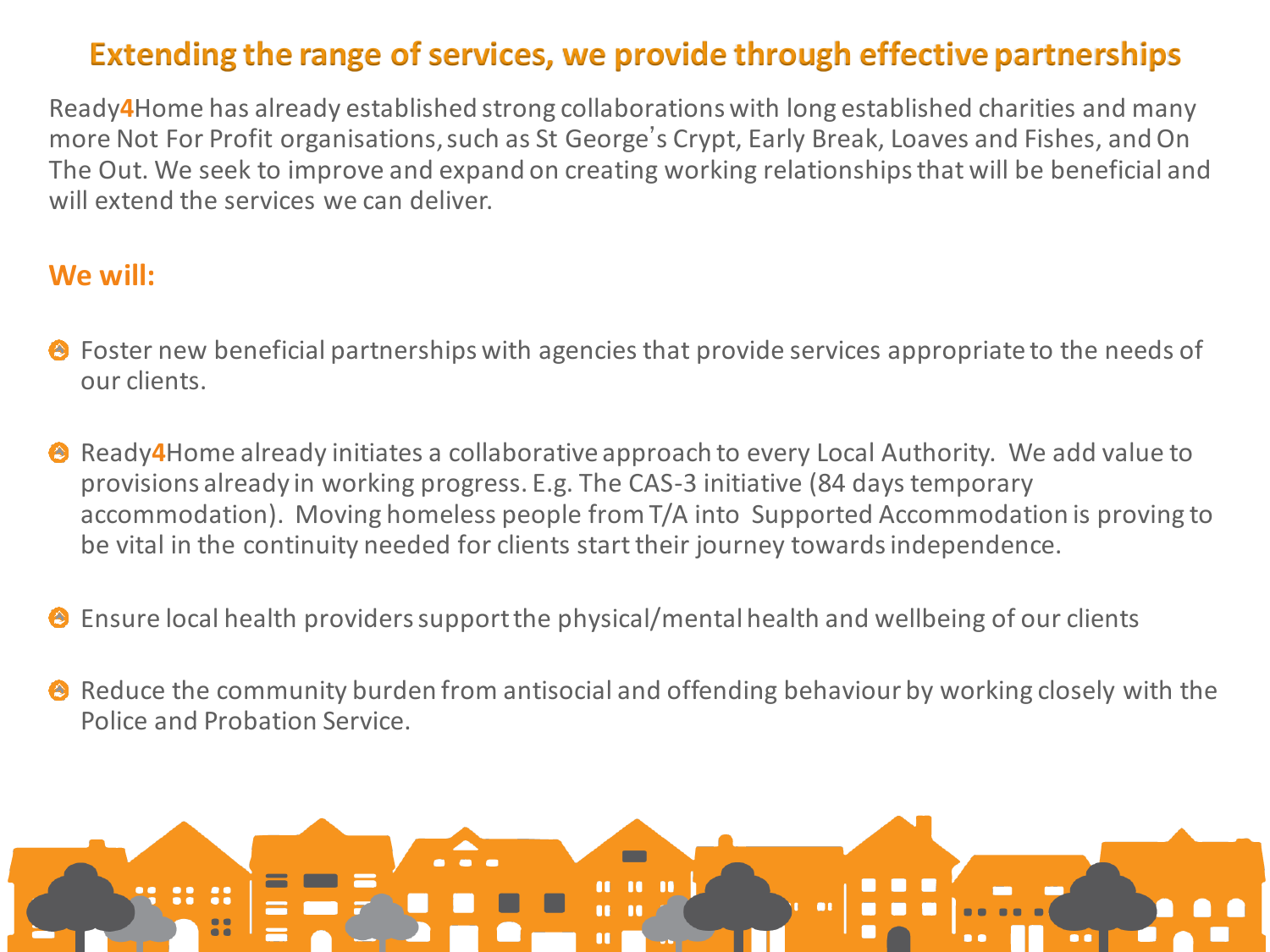

 $\blacksquare$ 

# **Geographical Areas**

Ready**4**Home's primary client focus is those eligible forrelease in the Lancashire and Greater Manchester locality.

We endeavour to work in partnership with neighbouring boroughs to procure specialist support for our clients when necessary.

> $\bullet$  $\mathbf{R}$

8

22



. .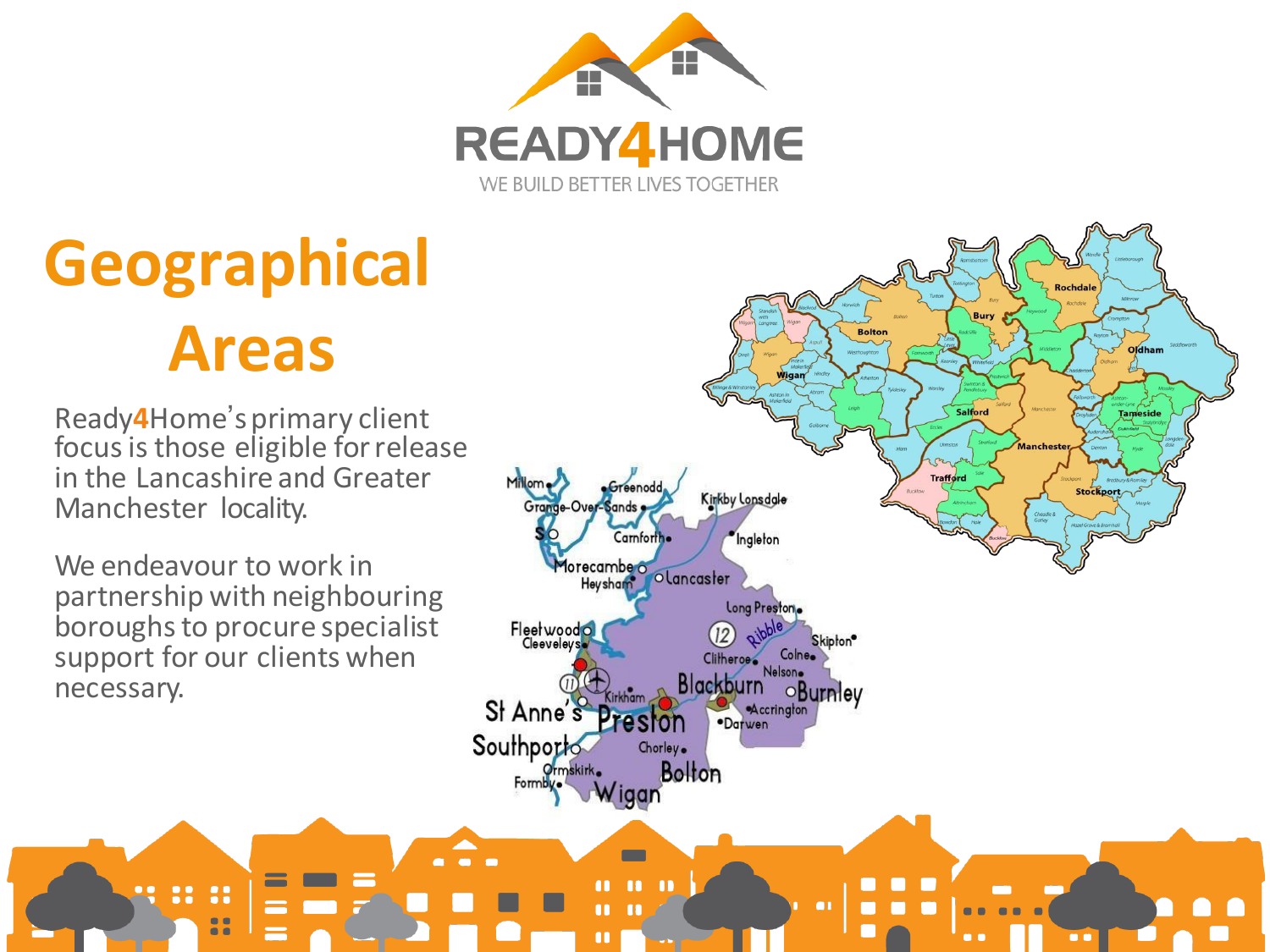

# **Beaucliffe Hotel convertion to Ready4Home Salford Hub**

The location of the hotel is perfectly positioned as it is facing Salford Royal Hospital which would allow us to provide accommodation, care and support to Bed Blockers. It is within walking distance of all public transport routes. Within walking distance to all necessary amenities for our clients needs and requirements.

It's location is within walking distance to our other Supported Accommodation units in the area. This means all of our Ready**4**Home clients can share the same experience of those living in the Supported Accommodation element of the Hub, as well as those in the general public who want to access our services as a drop in centre.

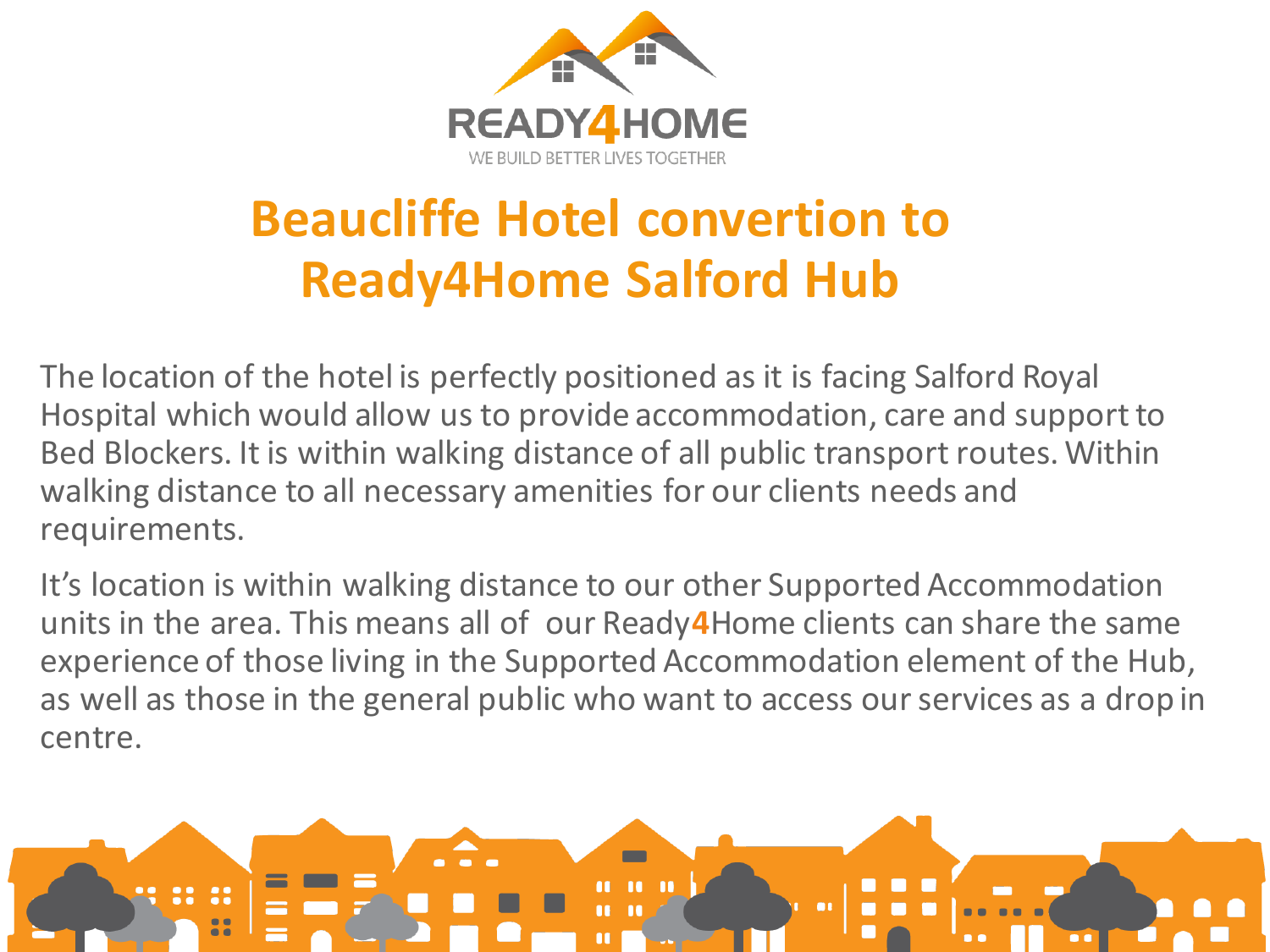

# Our message to the local community

We believe that everyone has a positive role to play in society and that communities should be inclusive of all. People who have been stigmatised by their past mistakes and behaviours, can find it difficult to find ways to contribute to their community.

We recognise that taking part in activities which promote good citizenship and community spirit, helps the people we support to have a positive impact on their community and recognise the good within them. Ready4home Housing Support CIC helps to develop social skills and community awareness in our one-to-one relationships, whilst building strategic partnerships with likeminded organisations and local businesses to work alongside us. Together we improve the pathways available for disconnected groups in society to become active citizens who get involved in community projects, volunteering, and work.

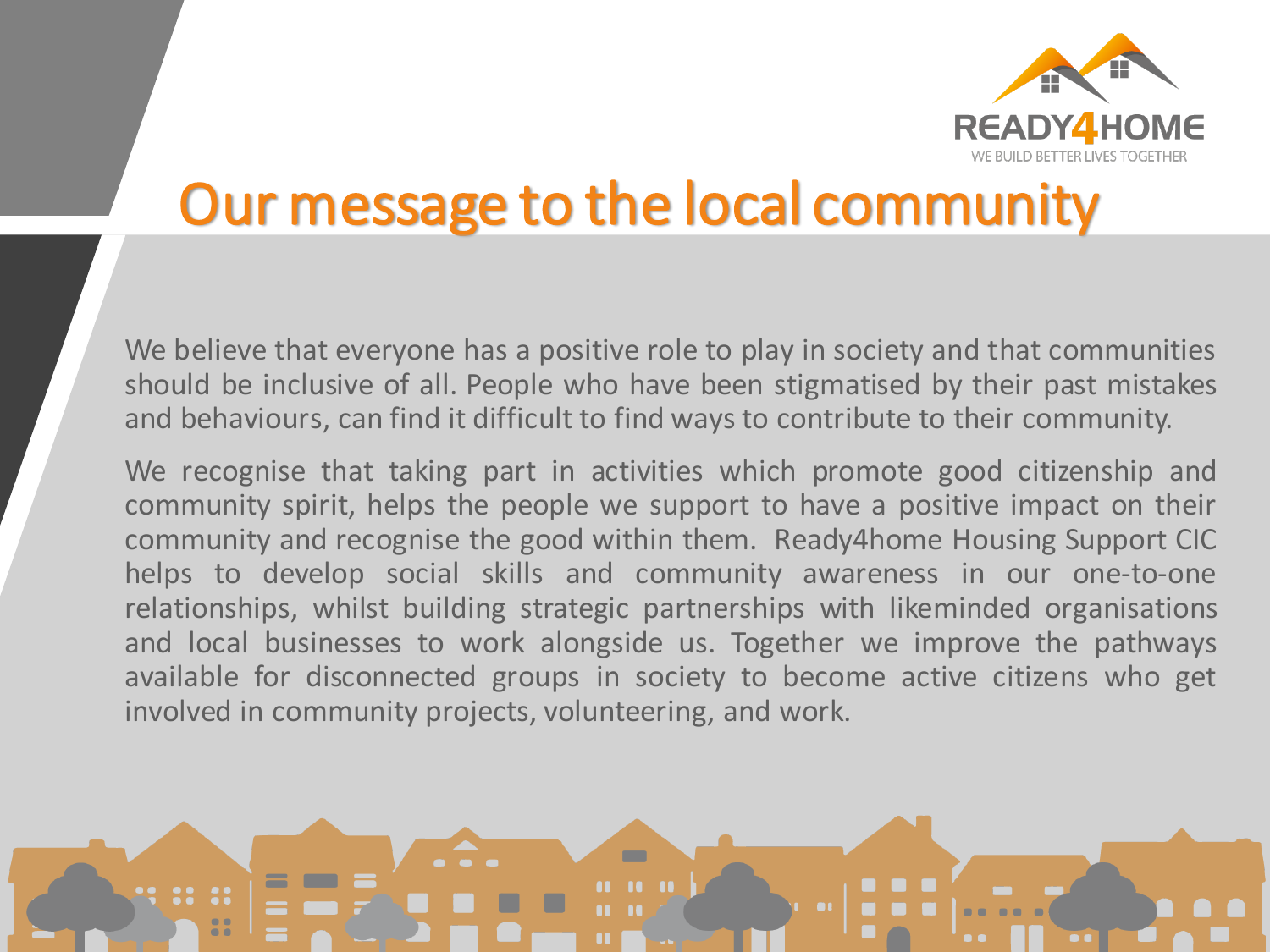# **What we would offer at the R4H Hub**

- $\checkmark$  Breakfast and Lunch Club
- $\checkmark$  Food Bank
- $\checkmark$  Clothing Bank & Job Interview outfits
- $\checkmark$  Basic IT facilities/learning
- $\checkmark$  Employability courses/mock interviewing
- ✓ DWP advise
- $\checkmark$  Housing advise
- $\checkmark$  Movie afternoon's and other activities to increase social interaction
- $\checkmark$  Showering and Laundry facilities for everybody

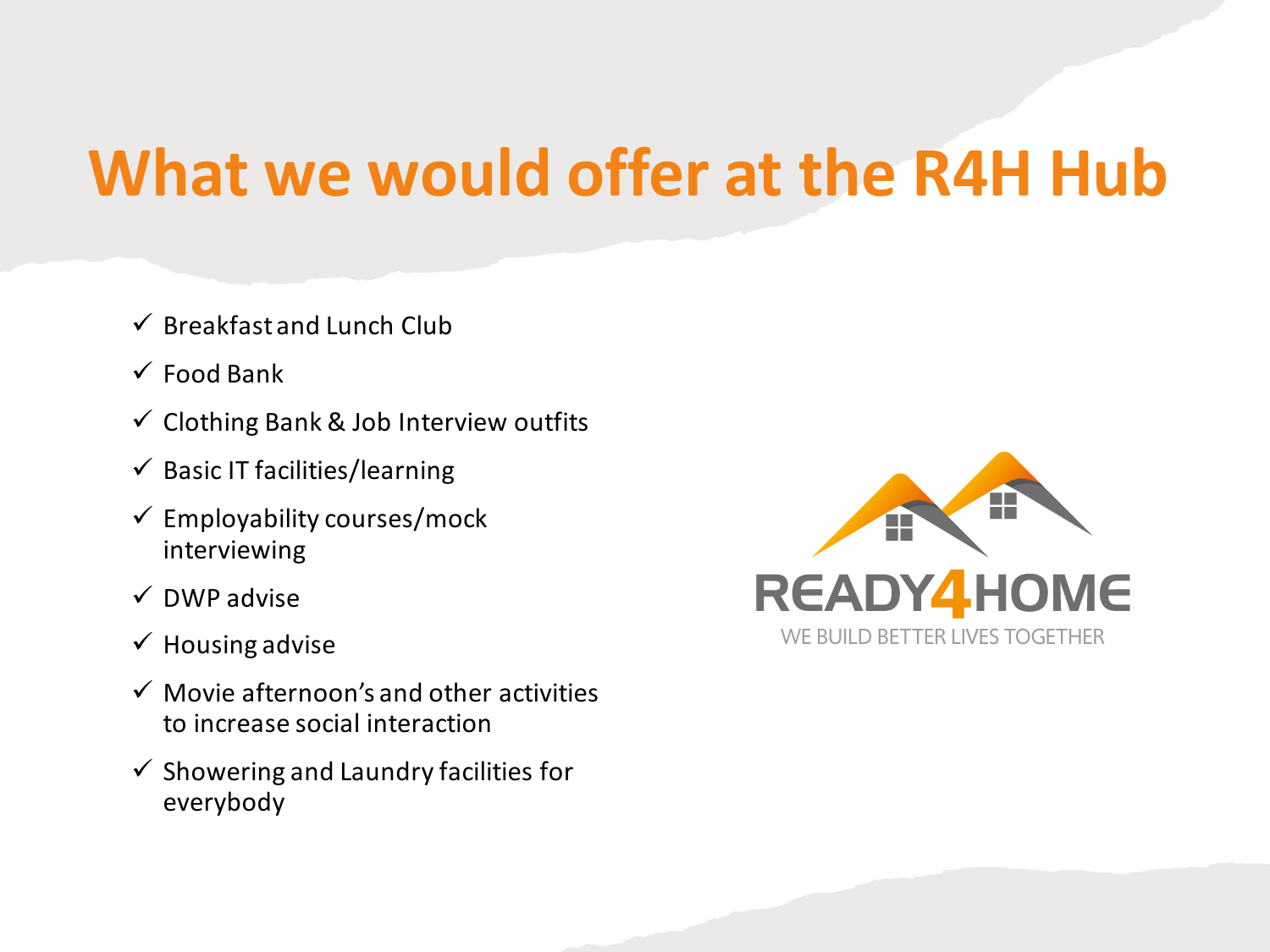# **SALFORD HUB**



#### **The Hub**

- **Staffed 24/7**
- **Advise & support services**
- **Foodbank**
- **Clothing bank**
- **Drop in shower and Laundering facilities for the homeless**
- **Breakfast**
- **Midday Meal**
- **Community Use**
- **Social events**



**Ready 4Work Volunteering**

- **Veterans into Logistics**
- **Catering**
- **Cleaning**
- **Factory work**
- **Gardening**

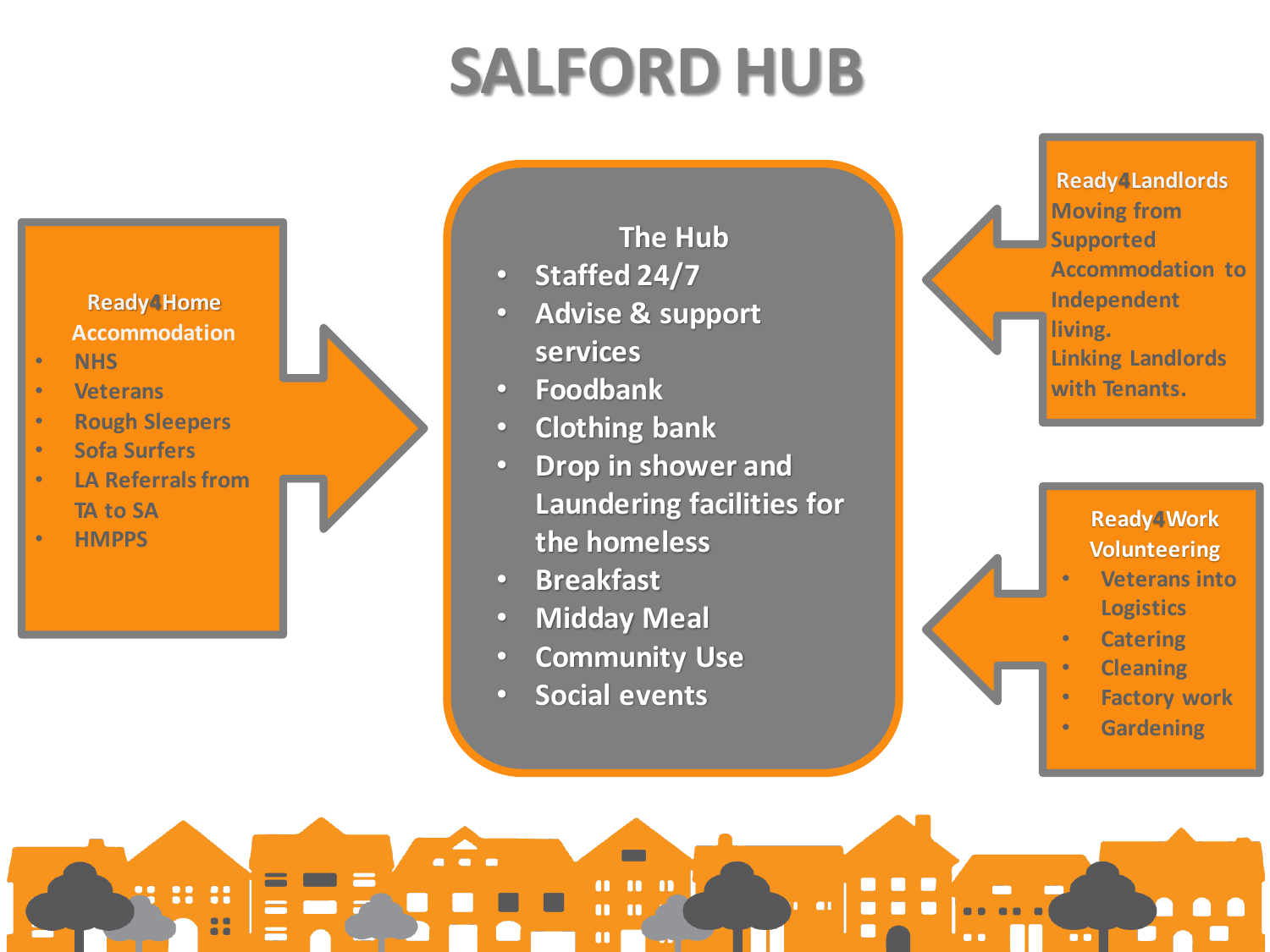## **THE HUB – WHY BEAUCLIFFE?**



 $\blacksquare$ 

**Part of the Second** 

 $\bullet$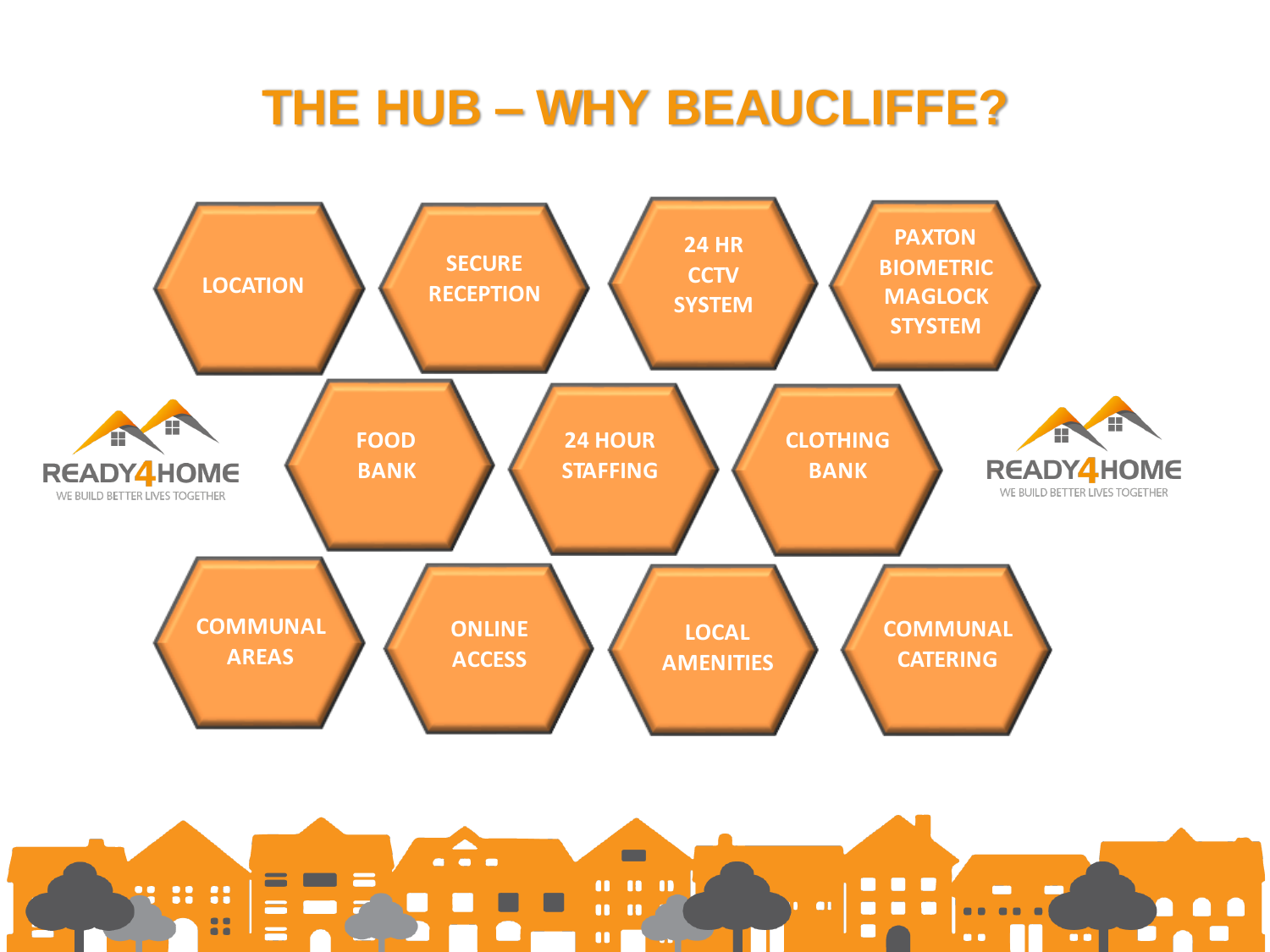

## **ONSITE MANAGEMENT**

Ready4home staff will be present 7 days a week

Opening hours of The Hub Mon-Fri 8.00 until 18.00hrs

Saturday and Sunday hours are likely to be 10am until 16.00hrs

On-site management - would this be 24 hours / 7 days a week

The average stay of a client is 6 months

We will have night shift staff 7 days per week as well as CCTV. Locks coming into the property will be fingerprint access. Keys or cards for internal doors.

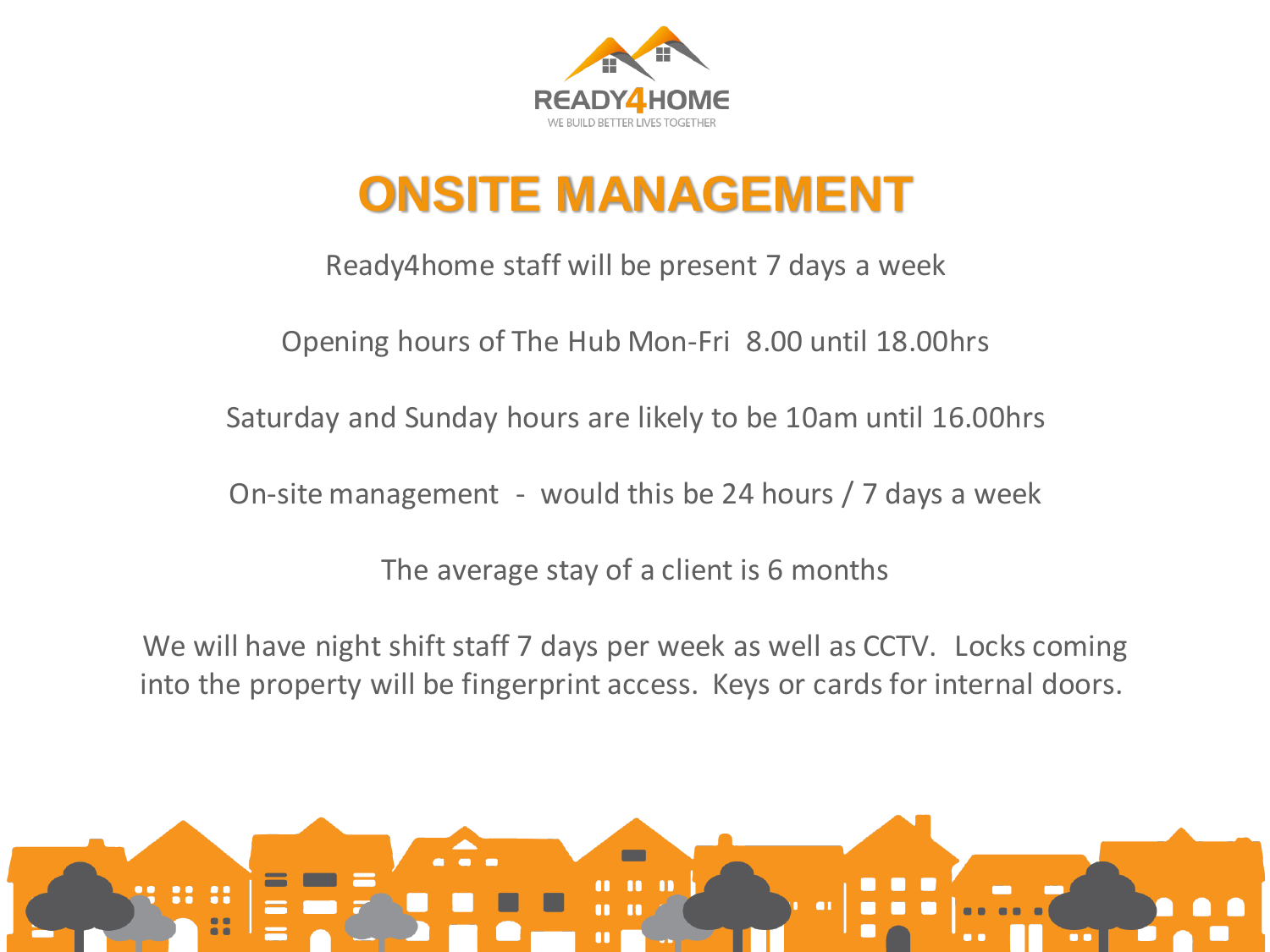

### **SHAUN LEE – DIRECTOR & HUB MANAGER**

Key Skills include: Social Care Family Crisis Support & Parenting Skills Care Leavers Budgeting Training & Debt Management Essential Life Skills Training. DWP Advice Employability Training & Delivery Mental Health & Substance Misuse Move On Plans & Independent Living Skills

Shaun Lee will be heading up the team of 2 Support Workers and 2 security staff who will work on night shift patterns.